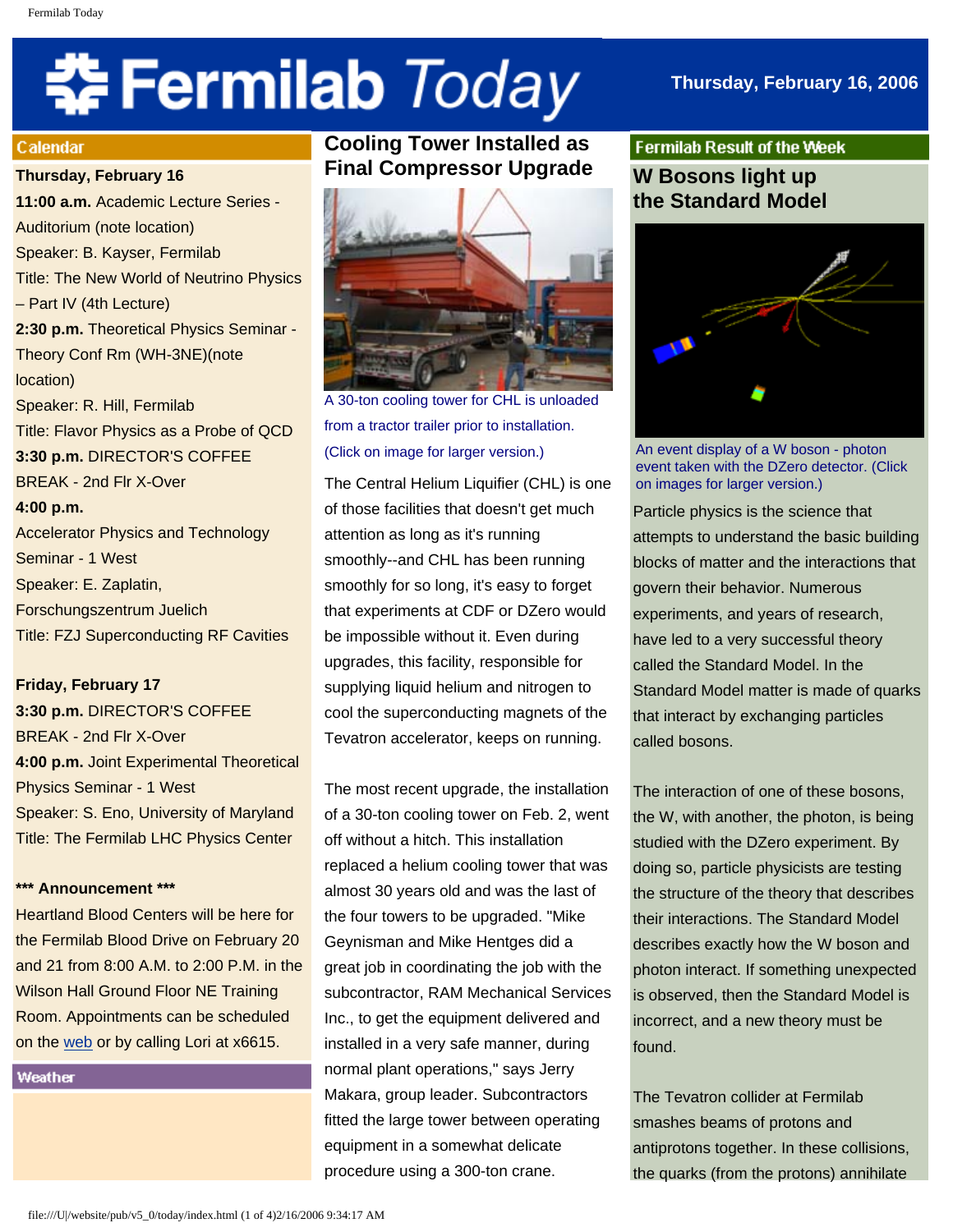

[Extended Forecast](http://www.srh.noaa.gov/data/forecasts/ILZ012.php?warncounty=ILC089&city=Batavia)

## [Weather at Fermilab](http://www-esh.fnal.gov/pls/default/weather.html)

#### **Current Security Status**

## [Secon Level 3](http://www.fnal.gov/pub/about/public_affairs/currentstatus.html)

### **Wilson Hall Cafe**

**Thursday, February 16** -Tomato Florentine -Grilled Chicken Cordon Bleu Sandwich -Chimichangas -Chicken Marsala -Smoked Turkey Melt -Italian Sausage Calzones -SW Chicken Salad w/Roasted Corn Salsa

## [Wilson Hall Cafe Menu](http://lss.fnal.gov/cafe/)

#### **Chez Leon**

**Thursday, February 16 Valentine's Day Dinner** -Red Pepper Souffle w/Julienne of Zucchini -Lobster Medallions w/Champagne Butter Sauce -Green Beans w/Dill -Lemon Grass Rice -Chocolate Hearts w/Raspberry Sauce

# **Wednesday, February 22 Lunch** -Asian Marinated Flank Steak -Jasmine Rice -Pea Pods & Water Chestnuts -Orange Flan

[Chez Leon Menu](http://lss.fnal.gov/chezleon/index.html) Call x4512 to make your reservation.

**Search** 

The last of other big upgrades for CHL will involve updating computer hardware in the process control system during the upcoming accelerator shutdown. Though CHL has not contributed to any "official" accelerator downtime for the past 3 years, these upgrades will assure that this facility will continue to be a showpiece of safety and reliability at the laboratory for the remaining years of Run II.

Despite CHL's reputation as the largest helium liquefier plant in the world--it has the capacity to liquefy up to 6,300 liters per hour--Makara likes to keep things in perspective. "New equipment is great," he says, "but our staff and technicians are the ones who really keep things running for the facility." — *Dawn Stanton*

## **Science Grid This Week**

**Global Grid Service Meets Gigabyte-Per-Second Challenge** 



Data transfer from CERN to 12 major computing centers during the challenge.

In a breakthrough for scientific grid computing, the Worldwide LHC Computing Grid (WLCG) collaboration officially announced the successful completion of a service challenge that sustained a continuous flow of physics data on a worldwide grid infrastructure at rates of up to one gigabyte per second. The maximum sustained data rates achieved correspond to transferring one DVD's worth of scientific data every five

antiquarks (from the antiprotons) to produce new particles, which can then be studied. Sometimes the quark and antiquark annihilate to produce a W boson which then radiates a photon, providing a means by which physicists can study the actual W-photon interaction. In this study the scientists examined the spectrum of energies of the photons produced in this way, and compared this to the predictions of the Standard Model.

The data are in excellent agreement with the Standard Model. The Tevatron continues to produce record amounts of data and the DZero team plans to continue studying this process in ever greater precision. It is only by testing our theories to ever higher degrees of precision that we can hope to further our understanding of nature.



**Above, left to right:** Adam Lyon (Fermilab), Greg Pawloski (Rice University) and Rice

University graduate student Andrew Askew (now a Postdoc at Florida State), who worked on this analysis as part of his Ph.D., are looking at this interaction.



**Right:** Penny Kasper

(FNAL) has made important contributions to the operation of the muon system used in many physics analyses – including this one.

**[Result of the Week Archive](http://www.fnal.gov/pub/today/resultoftheweek/index.html)**

**Accelerator Update**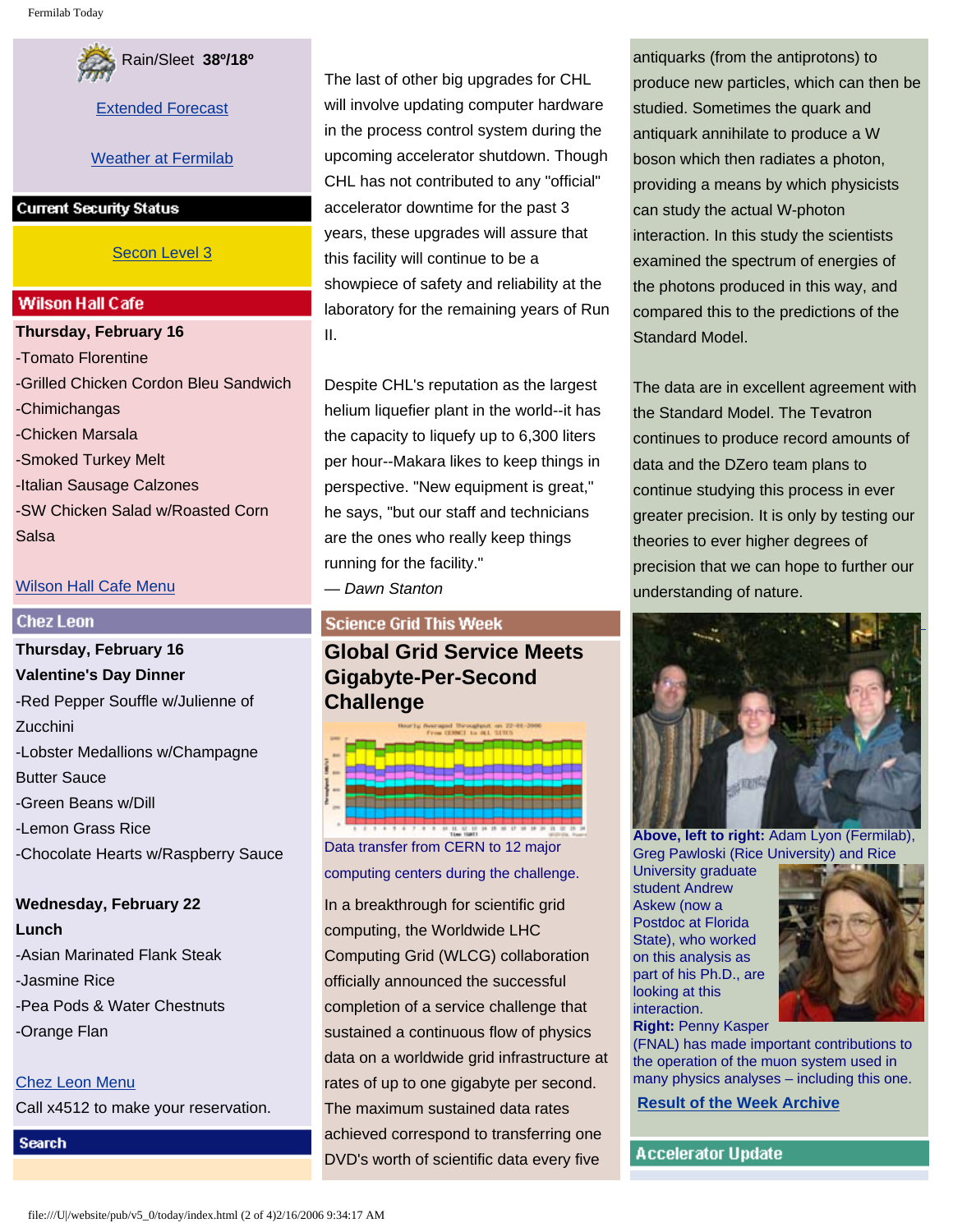## **Search the Fermilab Today Archive**

#### search

#### Info

Fermilab Today is online at: [http://www.](http://www.fnal.gov/today/) [fnal.gov/today/](http://www.fnal.gov/today/)

Send comments and suggestions to [today@fnal.gov](mailto:today@fnal.gov)

[Fermilab Today archive](http://www.fnal.gov/pub/today/archive.html)

[Hurricane Relief Page](http://www.fnal.gov/pub/today/katrina_relief.html)

[Fermilab Today PDF Version](http://www.fnal.gov/pub/today/archive.html)

[Fermilab Result of the Week archive](http://www.fnal.gov/pub/today/resultoftheweek/index.html)

[Fermilab Safety Tip of the Week archive](http://www.fnal.gov/pub/today/safety/index.html)

[Linear Collider News archive](http://www.fnal.gov/pub/today/linearcollider/index.html)

[Fermilab Today classifieds](http://www.fnal.gov/pub/today/classifieds.html)

[Subscribe/Unsubscribe to Fermilab Today](http://www.fnal.gov/pub/today/subscription.html)

#### seconds.

The data were transferred from CERN in Geneva, Switzerland to 12 major computer centers around the globe. Over 20 other computing facilities were also involved in successful tests of the global grid service for real-time storage, distribution and analysis of particle physics data. The completion of this challenge is a key milestone on the way to establishing the necessary computing infrastructure for the Large Hadron Collider (LHC), the world's largest scientific instrument, scheduled to start operation in 2007.

**[Read More](http://www.interactions.org/sgtw/)**

## In the News

**From** *The Courier News Online***, February 16, 2006: Jane Wilson, 89, wife of Fermilab founder, passes on** 

BATAVIA — They came from the top laboratories and colleges all over the world. And when the physicists, the most brilliant minds of their day, arrived in Batavia, they were faced with 6,800 acres of long, empty farm fields.

Robert Wilson, a former Princeton professor, needed to convince these men the future was in that prairie. As the first director of Fermi National Accelerator Laboratory, Wilson had to show them they could live and work in the Fox Valley.

Luckily, at Robert's side, was a great saleswoman: his wife, Jane. According to those who knew her, it was Jane Wilson who turned open land into a place where physics and families could flourish.

#### **February 13 - 15**

- Two stores provided 41 hours and 26 minutes of luminosity.

- MCenter running without analyzing magnet.

- Store 4642 quenched.

[Read the Current Accelerator Update](http://www.fnal.gov/pub/news06/update.html) [Read the Early Bird Report](http://www-bd.fnal.gov/earlybird/ebird.html) [View the Tevatron Luminosity Charts](http://www.fnal.gov/pub/now/tevlum.html)

#### **Announcements**

#### **New issue of** *symmetry*

The February issue of *symmetry* is now available [online.](http://www.symmetrymag.org/)

## **Prairie Restoration**

Do you love seeing the flowers and grasses some up in the Spring in the Fermilab Prairie? You can be a part of Fermilab Prairie Restoration by helping out the Habitat Restoration group this Saturday, February 18. We plan to remove invasive brush in the area between Wilson Hall and the Lederman Science Center. We meet at 9 a.m. in the Ledermann Science Center parking lot for water/coffee and donuts before we start work, and finish around noon. Please dress for the weather, we will cancel only if there is a blizzard! We meet the third Saturday of every month, weather permitting. Please see our [Website](http://www.fnal.gov/pub/about/campus/ecology/prairie/habitat_restoration.html) for more information.

#### **International Folk Dancing**

International Folk Dancing will meet Thursday, February 16, at Kuhn Barn on the Fermilab site. Dancing begins at 7:30 p.m. with teaching and children's dances earlier in the evening and request dancing later on. Newcomers are welcome and you do not need to come with a partner. Info at 630-584-0825 or 630-840-8194 or [folkdance@fnal.gov](mailto:folkdance@fnal.gov).